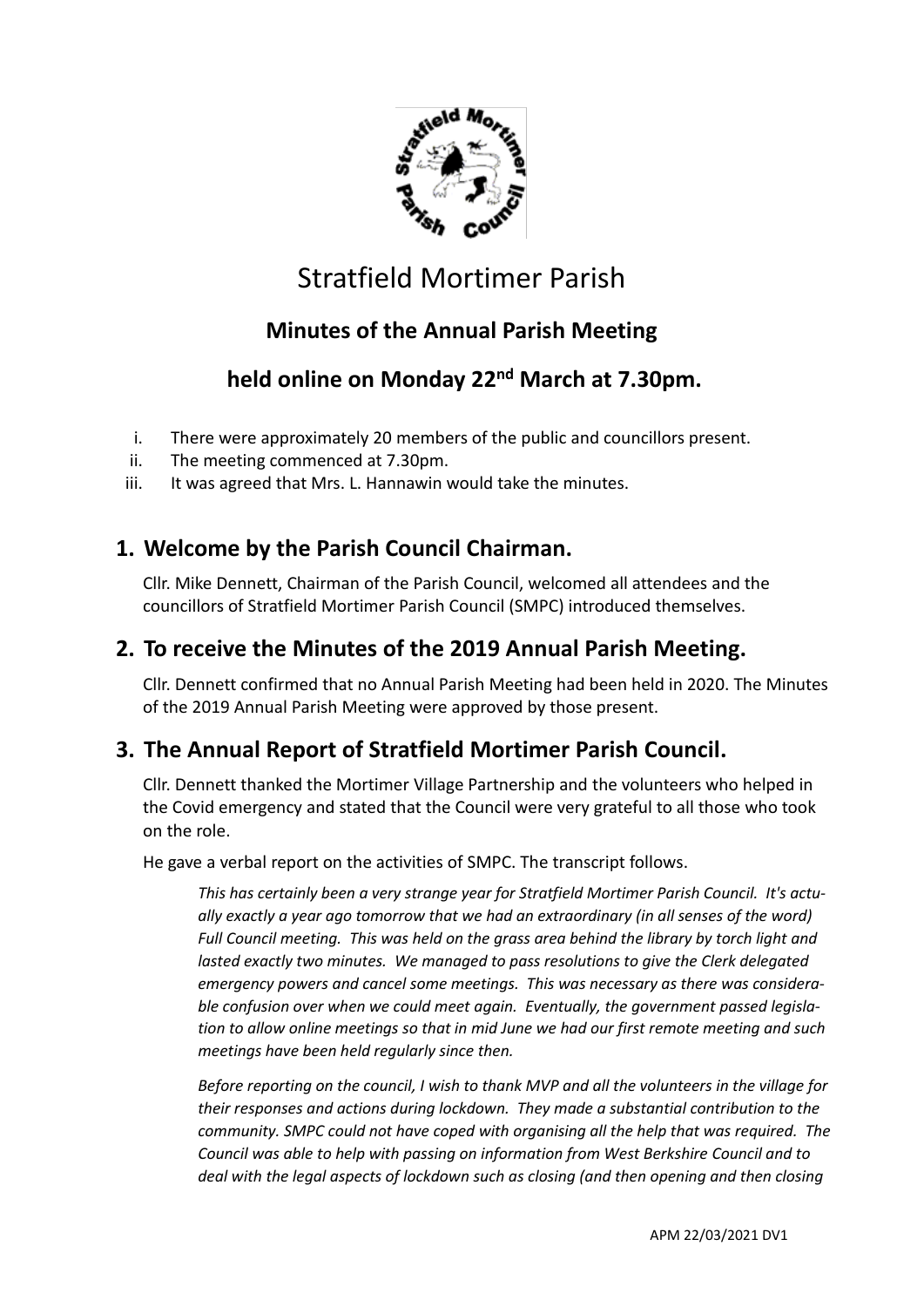*again!) the tennis courts and playgrounds. Interpreting government advice was sometimes quite difficult.*

*Normal business, such as maintenance of the Fairground and the Cemetery continued. The council dealt with several consultations such as on the draft WBC local plan, the WBC housing plan, WBC Health and Wellbeing Strategy and the government planning policy reforms. Committees met regularly. The busiest was the Planning Committee which commented on over fifty planning applications as well as dealing with aspects of the new housing development and the Council's station car park planning application.* 

*The station car park was given planning permission in October, the satisfactory culmination of over four years work. When we started this work, no one would have imagined the present situation. We wait to see Great Western Railway's thoughts in the future.*

*During the year the Council completed a project to restore and preserve the Pill Box at the junction of Mortimer Lane and the Street. In future, this will be used for educational visits. The Council Many thanks to the landowner (Englefield Estate), the farmer (Jim Wise) and volunteers including Andrew Thurley, Brian Willis, Angus Hodge and others. The plan was to have this completed by the VE day celebrations. The Council hopes to hold the delayed VE celebrations at the same time as those for the Queen's Platinum Jubilee in 2022.*

*It was not possible to have a public Remembrance Day Ceremony this year, but with the help of the relevant organisations a limited service was held and a video produced and streamed. We thank Ryan Saunders, Dave Kilshaw and Craig Woolridge of Mortimer Music Live for their excellent production.*

*Extra security measures have been put in place on the Fairground, various pieces of play equipment repaired, the tennis courts cleaned and a path through the conservation area repaired. Work has been carried out on the ponds and more tree planting took place. Orders are being placed for repairs to play equipment, ditch clearing and footpath improvements near the Community Centre. Our Financial Regulations state that we should obtain three quotes for any work costing over £1000 and thus considerable work is involved in getting contracts in place.*

*The Cemetery extension is continuing and a substantial footbridge to link the existing cemetery to the extension has been ordered.* 

*Last January, the Council held a public consultation on the possible use of CIL (Community Infrastructure Levy) funding. Work has started on the three most popular projects.* 

*The first is that SMPC will take over the library building from West Berkshire Council, giving us much more flexibility in the use of the building at evenings and weekends. A second project that has made good progress is the widening of the footpath down to St Mary's School. We have managed to get West Berkshire Council on board with this and they are currently drawing up plans. We think most of the funding is in place, so this should get done in the fairly near future.*

*The council appointed Ridge and Co as project managers to assist with all council projects and their first work is a scoping assessment of the third project which is the proposed footpath / cycleway from Mortimer to Burghfield. Two other projects, the provision of fitness equipment in the village and provision of youth facilities are continuing. Work on the later has been particularly delayed by lockdown.*